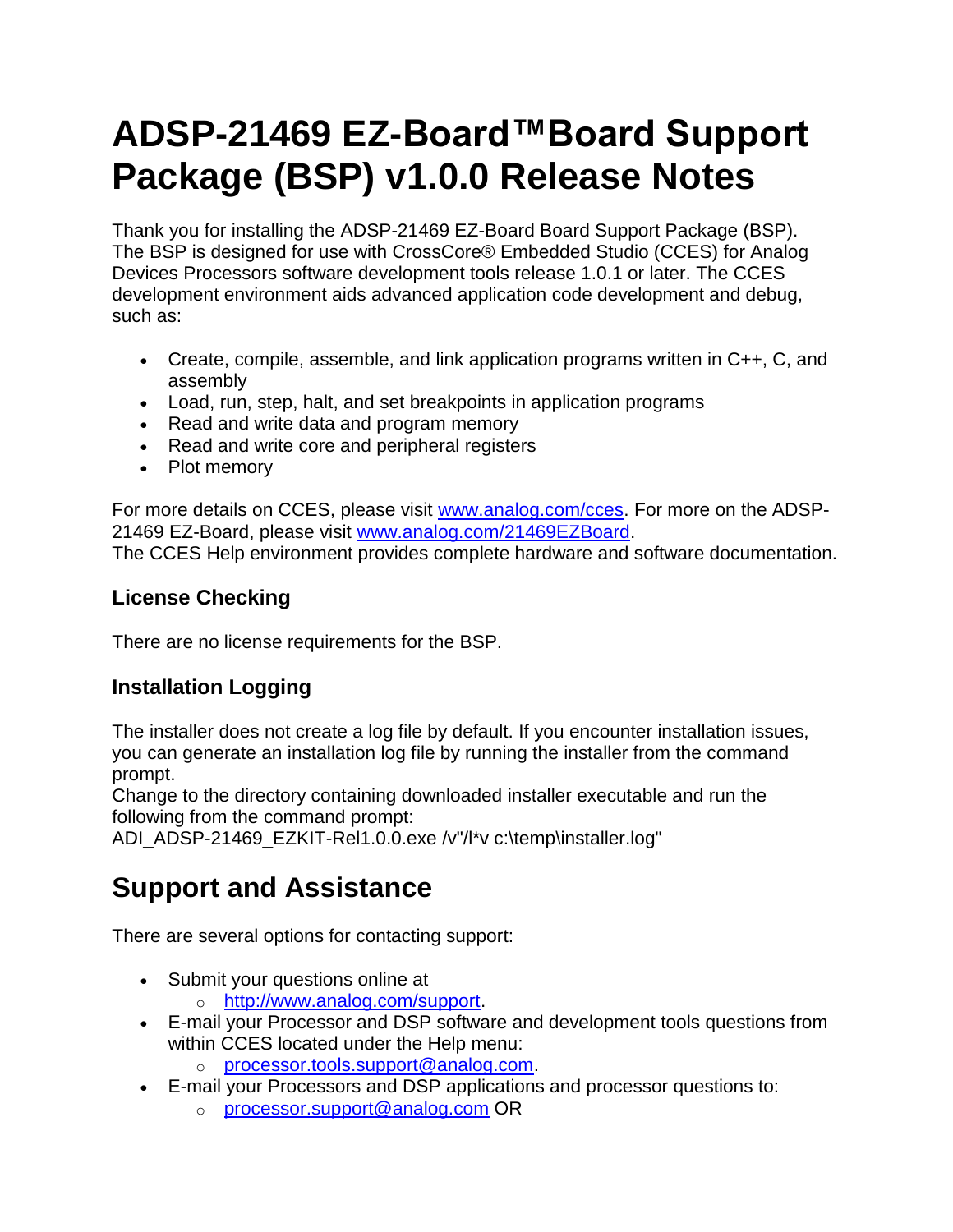- o [processor.china@analog.com](mailto:processor.china@analog.com) (Greater China support)
- Post your questions in the Processors and DSP online technical support community in Engineer Zone at:
	- o [http://ez.analog.com/community/dsp.](http://ez.analog.com/community/dsp)

### **Software Requirements**

To build the projects included in the BSP, CCES version 1.0.1 or later is required.

# **Getting Started**

#### **Creating a project**

In order to create a project you should follow the instructions provided in the CCES help. As part of the project creation, the page "Add-in selection" contains a list of all the available add-ins for the project that you are creating based on the installed products and the project's chosen processor and type.

The ADSP-21469 EZ-Board add-in generates a call to adi\_initComponents(). For more information on adi\_initComponents(), please refer to the CCES help section: CrossCore® Embedded Studio 1.0.1 > Integrated Development Environment > System **Configuration** 

#### **Notes:**

• If the IDE detects that adi\_initComponents() is not yet present in main(), it prompts you to add it and offers to insert it for you.

#### **Examples**

- Power On Self Test example includes a test for each peripheral on the EZ-Board in order to make sure that the board is functioning correctly.
- Parallel flash programmer interface application used with the device programmer to access the M29W320 parallel flash device on the EZ-Board.
- Serial flash programmer interface application used with the device programmer to access the M25P16 SPI flash device on the EZ-Board.

The flash programmer interface applications are used in conjunction with the Command Line Device Programmer application (cldp.exe) in the system sub-directory of the CCES installation. Cldp can be executed standalone from a Windows command box or as a post build step from within the CCES project. For additional information, in CCES go to Help > Search and enter "Device Programmer".

#### **Location**

In order to locate the BSP examples, you can use the following: